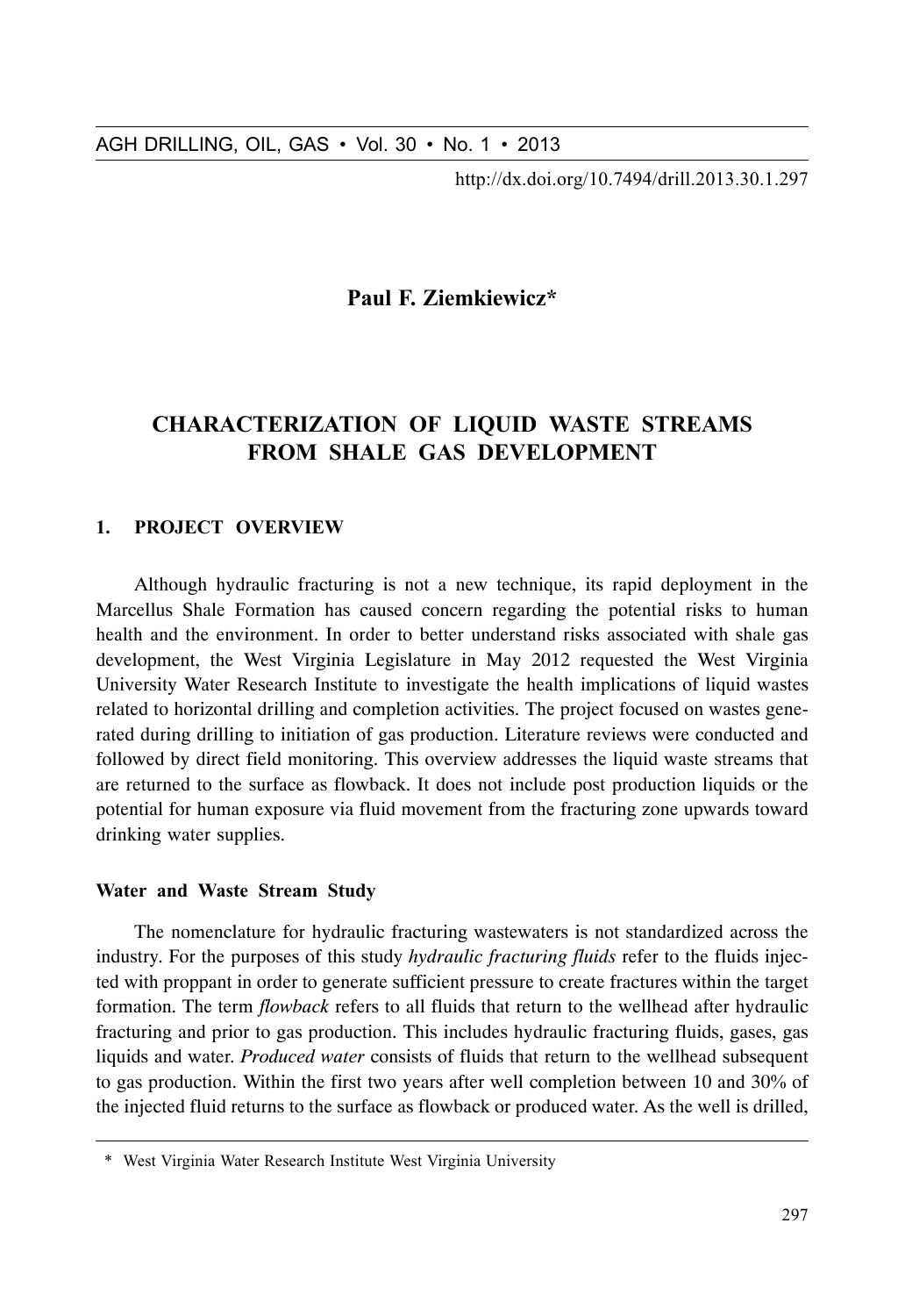*muds* are used to cool the drill bit, control well pressures and lift rock *cuttings* to the surface. *Cuttings* and *muds* are separated at the surface where *muds* are typically recycled. Spent drilling *muds* and *cuttings* are removed for disposal. This study focuses on the characterization of flowback and produced water.

A literature review was conducted to characterize the water and waste streams associated with the development of horizontal shale gas wells including commonly used hydraulic fracturing fluids. The literature review was used to identify critical chemical parameters and to develop the well site water monitoring plan. The plan was updated as active well sites were monitored and study design and sampling methods were adapted to field conditions.

The field study focused on sampling and chemical analysis of hydraulic fracturing fluids and flowback waters of working hydraulic fracturing sites in the Marcellus Formation in West Virginia. The analytical parameters included both primary and secondary drinking water contaminants. Contaminants were evaluated based on exceedance of maximum contaminant levels as identified under the USEPA Safe Drinking Water Act (SDWA).

### 2. LITERATURE REVIEW

#### **Water and Waste Streams Associated with Horizontal Gas Well Development**

In 2008, several companies volunteered to participate in a study to characterize injected and flowback waters associated with completions of Marcellus shale gas wells (1). Nineteen well sites were identified throughout Pennsylvania and West Virginia where hydraulic fracturing was planned. Samples were taken of the supply (makeup) water prior to blending of additives, influent water (hydraulic fracturing fluid) following blending with additives but before the addition of sand, flowback samples at varying intervals after hydraulic fracturing, and water from each producing well 90 days after completion.

Influent water usually contains moderate to low concentrations of salts (Tab. 1). Total dissolved solids (TDS) in flowback increased with time while the flow rate decreased. Samples showing moderate TDS values in the influent water indicate that the makeup water consisted of some proportion of recycled flowback water. Oil and grease, and total organic carbon (TOC) concentrations in these samples indicate blending of flowback water with freshwater. Typically the dissolved solids in flowback and produced waters from Marcellus wells consisted of sodium, chloride, calcium and to a lesser extent, strontium, barium and bromide. Trace metals of toxicological concern were present at low levels. Nearly 96% of organic compounds were at concentrations below the detection level while 0.5% exceeded 1 mg/L. Constituents in produced waters that exceeded 100  $\mu$ g/L included components commonly present in produced waters from natural gas operations: benzene, toluene, ethylbenzene and xylene (BTEX); naphthalene; several methylated benzene compounds and an alkylated toluene. However, few determinations of these compounds exceeded  $2 \text{ mg/L (1)}$ . Nearly all halogenated organic compounds were below the method detection limit.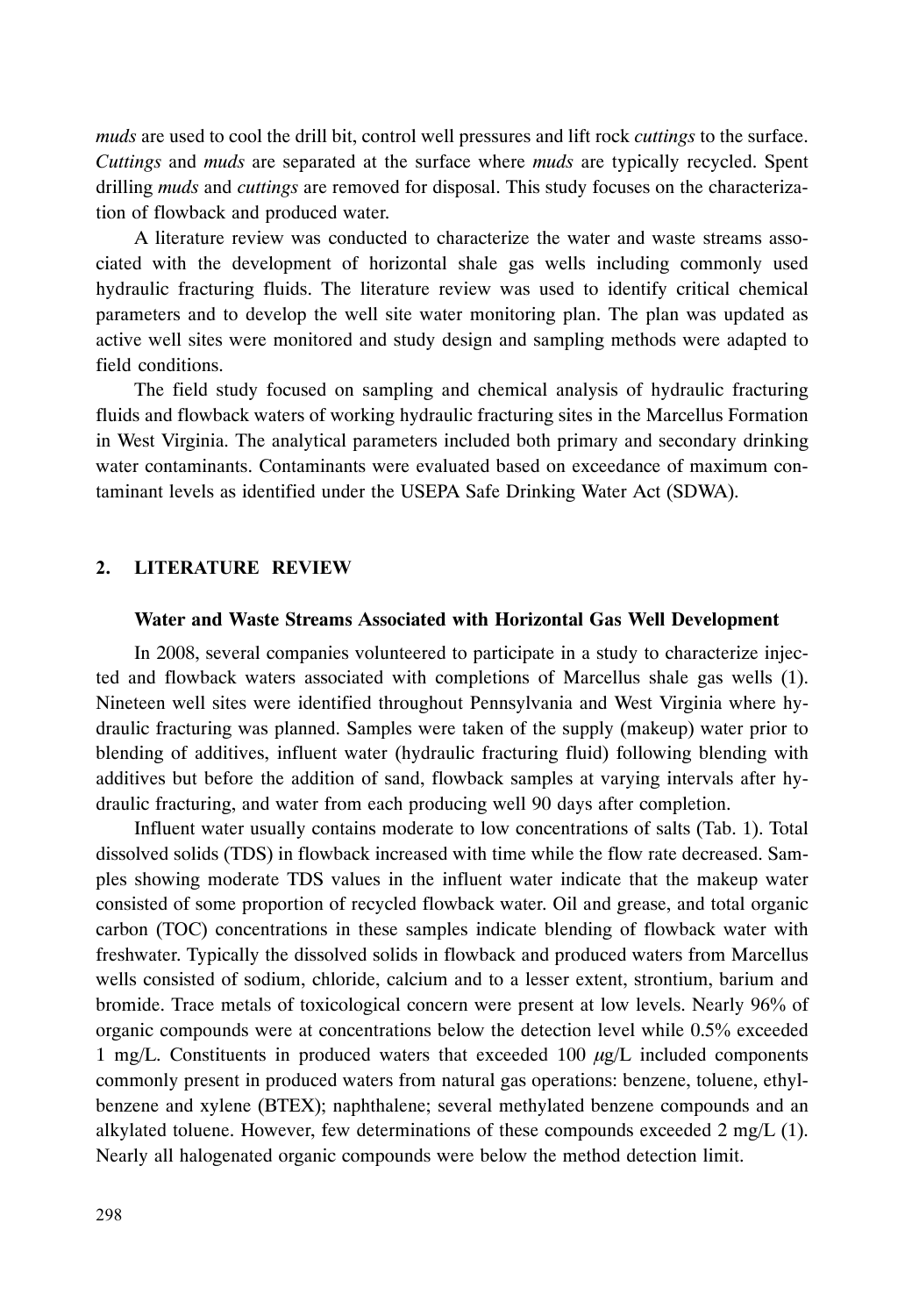|                                            |                   | Table 1                                         |                                      | Chemical characteristics of influent and flowback waters (1) |                                  |  |
|--------------------------------------------|-------------------|-------------------------------------------------|--------------------------------------|--------------------------------------------------------------|----------------------------------|--|
| Parameter                                  | Units             | Influent<br>Water<br><b>Before</b><br>Additives | Influent<br>Water After<br>Additives | Flowback<br>Water<br>5 Days Out                              | Flowback<br>Water<br>14 Days Out |  |
| pH                                         | No units          | $6.7 - 7.4$                                     | $5.2 - 8.9$                          | $5.8 - 7.2$                                                  | $4.9 - 6.8$                      |  |
| Acidity                                    | mg/L              | $5 - 5.5$                                       | $5 - 1230$                           | $5 - 447$                                                    | $5 - 473$                        |  |
| <b>Total Alkalinity</b>                    | mg/L              | $6.2 - 88.8$                                    | $5 - 308$                            | 48.8-327<br>$26.1 - 121$                                     |                                  |  |
| Hardness as $CaCO3$                        | mg/L              | 18-1,080                                        | $26 - 9,500$                         | 5,100-55,000                                                 | 630-95,000                       |  |
| <b>TSS</b>                                 | mg/L              | $2 - 24$                                        | 4-5290                               | 10.8–3220<br>$17 - 1,150$                                    |                                  |  |
| Turbidity                                  | <b>NTU</b>        | $1.3 - 33.7$                                    | $2.7 - 715$                          | $2.3 - 1.540$                                                | $10.5 - 1,090$                   |  |
| Chloride                                   | mg/L              | $4.1 - 3,000$                                   | 18-10,700                            | 26,400-148,000                                               | 1,670-181,000                    |  |
| <b>Total Dissolved</b><br>Solids           | mg/L              | $35 - 5,510$                                    | 221-27,800                           | 38,500-238,000                                               | 3,010-261,000                    |  |
| Specific Conductance                       | $\mu$ mhos/c<br>m | 55-10,100                                       | 177-34,600                           | 79,500-470,000                                               | 6,800-710,000                    |  |
| Total Kjeldahl<br>Nitrogen                 | mg/L              | $<3-56.4$                                       | $2.3 - 400$                          | 38-204                                                       | $5.6 - 261$                      |  |
| Ammonia Nitrogen                           | mg/L              | $0.017 - 20.8$                                  | $0.28 - 441$                         | 29.4-199                                                     | $3.7 - 359$                      |  |
| Nitrate-Nitrite                            | mg/L              | $< 0.1 - 3.0$                                   | $0.1 - 3.1$                          | $<0.1-1.2$                                                   | $< 0.1 - 0.92$                   |  |
| Nitrite as N                               | mg/L              | $<0.05-4.9$                                     | $<0.05-5$                            | $1.2 - 29.3$                                                 | $< 2.5 - 77.4$                   |  |
| Biochemical Oxygen<br>Demand               | mg/L              | $<2.0-110$                                      | $< 2.0 - 2.220*$                     | $37.1 - 1,950$                                               | $2.8 - 2.070$                    |  |
| Chemical Oxygen<br>Demand                  | mg/L              | $<10-924$                                       | 35.3 - 47,400                        | 195-17,700                                                   | 228-21,900                       |  |
| Total Organic Carbon                       | mg/L              | $1.8 - 202$                                     | $5.6 - 1,260$                        | $3.7 - 388$                                                  | $1.2 - 509$                      |  |
| Dissolved Organic<br>Carbon                | mg/L              | $1.4 - 222$                                     | $5 - 1,270$                          | 30.7–501                                                     | $5 - 695$                        |  |
| Oil & Grease                               | mg/L              | Not detected                                    | $4.6 - 255$                          | $4.6 - 655$                                                  | $<4.6-103$                       |  |
| Cyanide, Total                             | $\mu$ g/L         | $<10-625$                                       | $3.5 - 954$                          | $<10-72.1$                                                   | <10                              |  |
| Amenable Cyanide                           | mg/L              | $< 0.01 - 0.27$                                 | $< 0.01 - 0.87$                      | $< 0.01 - 0.032$                                             | < 0.01                           |  |
| <b>Bromide</b>                             | mg/L              | $<0.2-31.9$                                     | $< 0.2 - 107$                        | 185-1,190                                                    | $15.8 - 1,600$                   |  |
| Fluoride                                   | mg/L              | $< 0.05 - 1.2$                                  | $<0.05 - 58.3$                       | $< 0.05 - 17.3$                                              | $<0.05 - <50$                    |  |
| <b>Total Sulfide</b>                       | mg/L              | $1.6 - 5.6$                                     | $<3 - 8.8$                           | $3 - 5.6$                                                    | $<3.0-3.2$                       |  |
| Sulfate                                    | mg/L              | $3.8 - 139$                                     | $2.9 - 2,920$                        | $2.4 - 106$                                                  | $<10-89.3$                       |  |
| <b>Total Phosphorus</b>                    | mg/L              | $<0.1 - 0.14$                                   | $<0.1-16$                            | $<0.01-2.5$                                                  | $< 0.1 - 2.2$                    |  |
| <b>Total Recoverable</b><br>Phenolics      | mg/L              | $0.01 - 0.031$                                  | $< 0.01 - 0.77$                      | $< 0.01 - 0.31$                                              | $< 0.01 - 0.31$                  |  |
| Sulfite                                    | mg/L              | $6 - 21.6$                                      | $5 - 61.6$                           | $2.5 - 38$                                                   | $7.2 - 73.6$                     |  |
| Methylene Blue Active<br>Substances (MBAS) | mg/L              | $< 0.05 - 0.962$                                | $<0.03 - 0.506$                      | $< 0.012 - 1.52$                                             | $<0.05-4.6$                      |  |
|                                            |                   |                                                 |                                      |                                                              | 299                              |  |

Chemical characteristics of influent and flowback waters (1)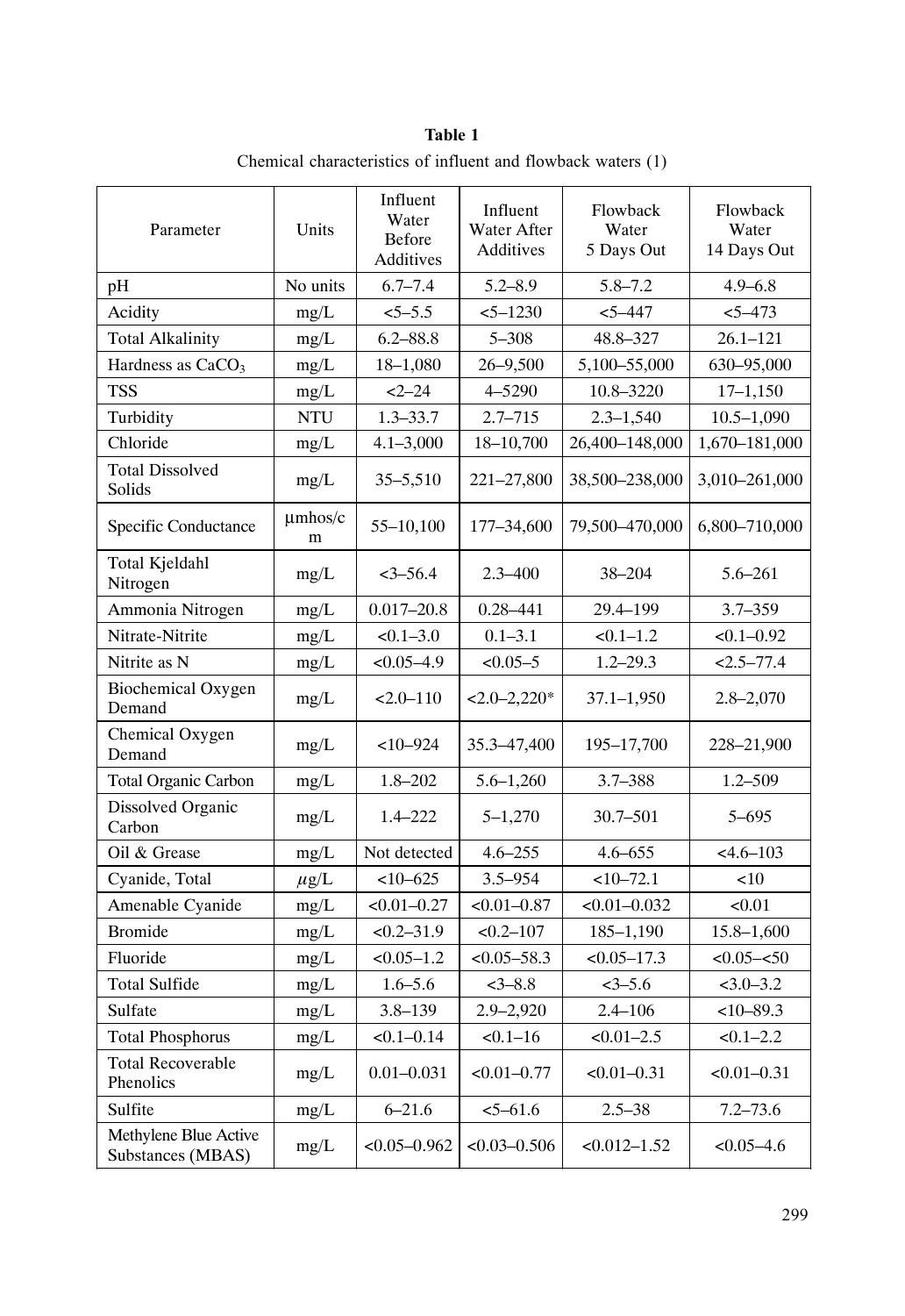#### **Hydraulic Fracturing and Fracturing Fluids**

After a well is drilled and casing has been placed, the completion, or hydraulic fracturing stage, begins (2). Hydraulic fracturing was first developed in the 1940s to stimulate production from oil reservoirs with declining productivity (3). In the production zone of the well, a perforation gun shoots holes through the casing and cement at pre-determined locations (4). Within a horizontal section, hydraulic fracturing takes place in multiple stages where fluids are pumped through the perforations. The process is repeated until the length of the production zone has been fractured. Hydraulic fracturing takes place under high pressure (approximately 60,000 kPa) to create microfractures in the rock formation and allow the gas to be extracted. The sand or other proppant holds the new fractures open allowing the gas to flow freely out of the formation and into a production well for compression, transmission and sale.

Hydraulic fracturing fluid consists of water, sand and other ingredients including friction reducers (slickwater), corrosion inhibitors, oxygen scavengers, scale inhibitors and biocides (disinfectants; 5). The Hydraulic fracturing fluid is typically formulated at the well site. The water and sand typically make up 98% to 99% of the hydraulic fracturing fluid with the rest consisting of the various chemical additives used to improve the effectiveness of the fracture and subsequent release of natural gas. Nearly all fluids currently used in Marcellus Shale hydraulic fracturing operations are water based or mixed slickwater fracturing fluids (6).

Hydraulic fracturing fluids have been found to contain hydrochloric acid, petroleum distillate, ammonium bisulfate, fluorocarbons, naphthalene, butanol, and formaldehyde (7). Many of these chemicals are either carcinogenic or can cause a wide range of health problems affecting eyes, skin, lungs and the nervous system.

In 2010, the United States House of Representatives Committee on Energy and Commerce conducted an investigation into the practice of hydraulic fracturing in the United States (8). Fourteen leading oil and gas companies were asked to provide information on the types and volumes of hydraulic fracturing products used in their fluids between 2005 and 2009. The investigation yielded a total of 750 different chemicals and other components used by these companies to create their hydraulic fracturing fluids. Components were found to range from harmless (table salt and citric acid), to unexpected (instant coffee and walnut hulls), to extremely toxic (benzene and lead; 8). Methanol was found to be the most widely used chemical by the companies surveyed. Methanol is considered a hazardous air pollutant and is on the candidate list for potential regulation under the SDWA (8). Other commonly used chemicals included isopropyl alcohol (surfactant), 2-butoxyethanol (foaming agent or surfactant) and ethylene glycol (scale inhibitor) along with silicon dioxide (sand proppant). The Committee's investigation also found that the fourteen oil and gas companies surveyed used hydraulic fracturing products containing twenty-nine chemicals that are known as or may be possible human carcinogens regulated under the SDWA due to risks to human health, or listed as hazardous air pollutants under the Clean Air Act.

Companies develop specific fracturing fluid formulations which are generally proprietary (9).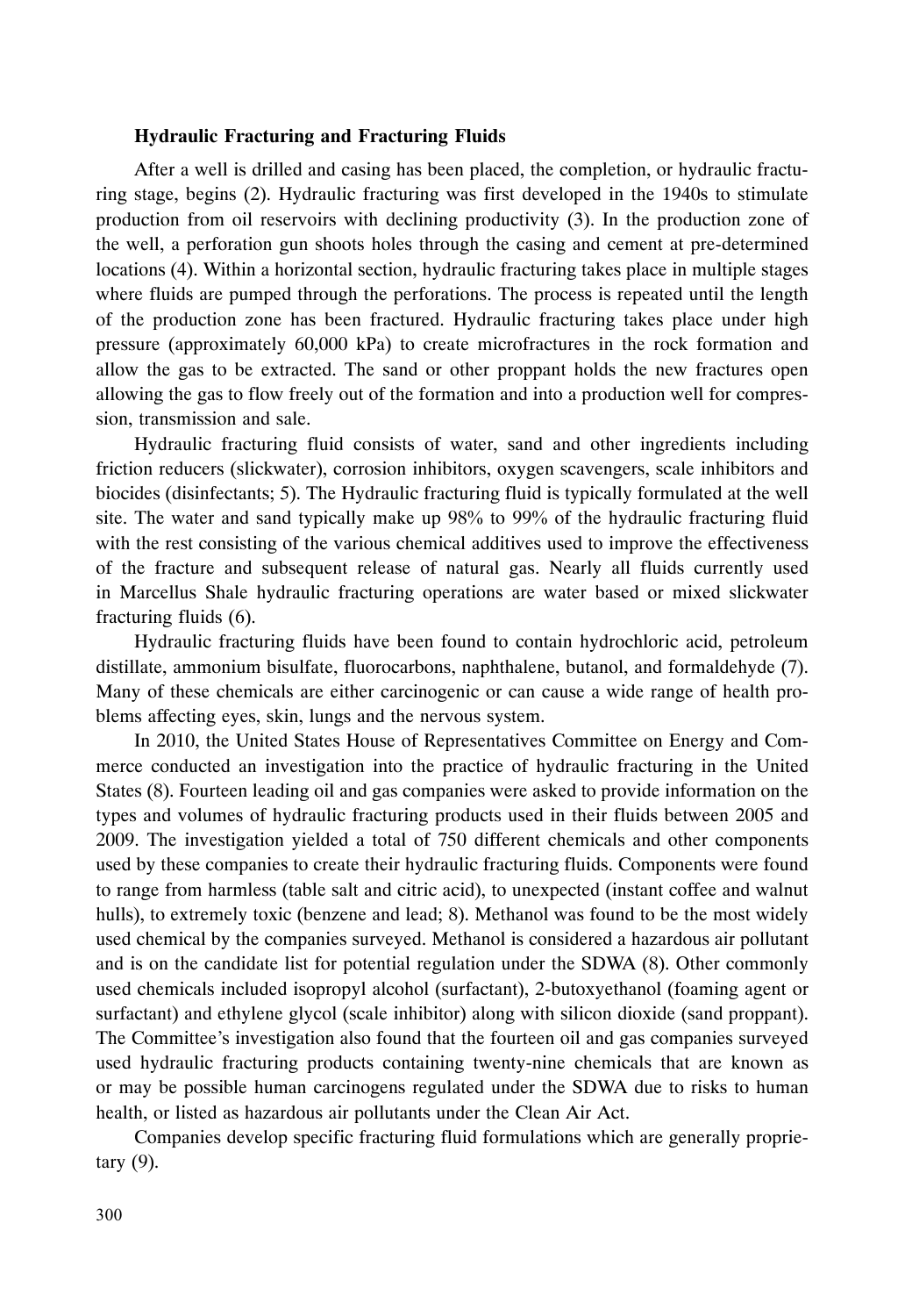#### **Characteristics of Flowback Waters**

Once the hydraulic fracturing process is complete and the wellbore pressure released, a portion of the fracturing fluid flows back up the wellbore to the well head. This flowback is collected in tanks or lined pits and then either used as makeup water, treated or otherwise disposed of.

The Marcellus is considered a desiccated formation. It contains little if any water in most locations. So, flowback and produced water consist largely of the originally injected fluids plus compounds acquired during contact with the formation. These may include additives that were introduced during hydraulic fracturing as well as inclusions such as salts, oils and greases, metals and organic compounds, and naturally occurring radioactive materials (NORM). The primary radionuclides of concern are isotopes of radium that originate from the decay of uranium and thorium naturally present in the subsurface. Organic compounds are either separable with de-oiling technologies (such as oils and greases) or they are soluble (such as phenol, mono-carboxylic acids glycols), requiring a more complicated removal process (10).

#### **Radioactivity**

All environmental media contain some level of radioactivity or naturally occurring radioactive materials (NORM). There are three main groups of radioactive elements that exist in all soil and rock on earth: the uranium-238/radium-226 radionuclide series, the thorium-232 radionuclide series, and potassium-40 (11). Typical, natural background concentrations of uranium, radium, and thorium present in soil and rock in the eastern United States range from 0.5 to 1.0 pCi/g each and 10 to 30 pCi/L for potassium-40 (11). Certain commercial minerals, such as gypsum, zirconium and titanium used in paint and zircon sand and carborundum used in sandblasting and ceramics have radioactivity levels ranging from 5 to 50 pCi/L (12).

Industrial waste materials may contain higher than background levels of NORM or technologically enhanced naturally occurring radioactive materials (TENORM; 13). Exposure to naturally occurring radiation makes up the majority of an average person's yearly radiation dose and is generally not considered of significance to health and safety (14). Certain industries handle significant quantities of NORM, which can mainly be found in their waste streams. As potential hazards are identified, monitoring and regulation of such materials and activities have increased. Industries known to have NORM issues include: coal, oil and gas, metal mining and smelting, phosphate fertilizer industry, building and recycling (14).

In shale gas development, NORM can be found in drill cuttings, flowback waters and natural gas (15). NORM are more noticeable in areas where sediments or precipitates tend to accumulate such as equipment, pipes and storage tanks, and as a result, exposure may occur when repair work is performed (16). Dense steel used in natural gas production blocks alpha and beta radiation and greatly reduces transmission of gamma radiation. Distance also reduces exposure. So, risks to the general public are most likely when contaminated fluids mix with domestic water sources such as shallow groundwater and streams.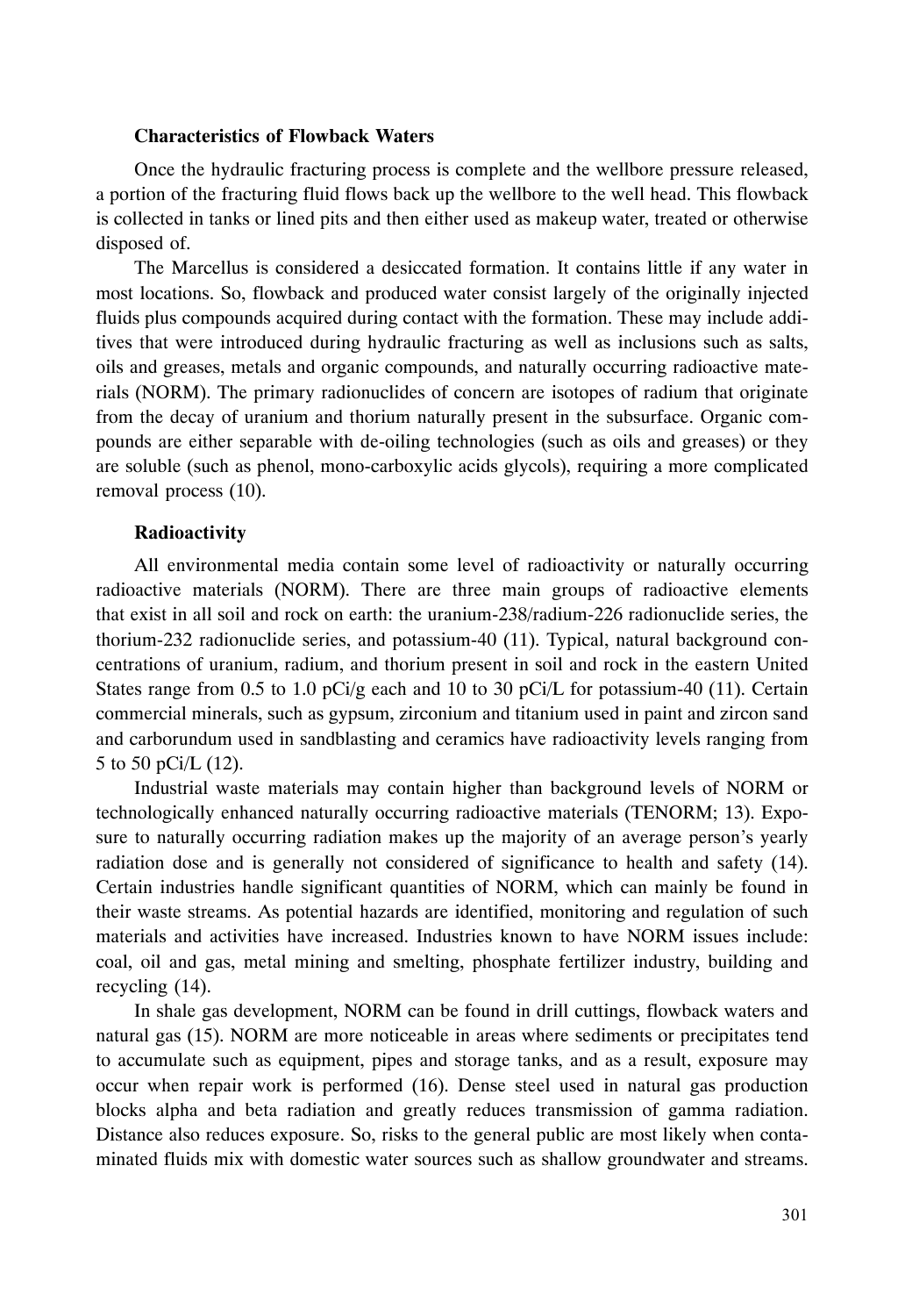Mishandling of contaminated pipes and storage tanks can cause worker and public exposure to NORMS (16). According to the World Nuclear Association, NORM in the oil and gas industry poses a problem to workers particularly during maintenance, waste transport and processing, and decommissioning (14). In particular, Lead-210 deposits and films are only a concern when pipe internals become exposed (14). External exposure due to NORM in the oil and gas industry is generally low enough not to require protective measures to ensure that workers stay beneath their annual dose limits and internal exposures can be minimized through hygiene practices (14).

Radioactivity in the Marcellus Shale varies across the formation. Over time, the radioactive isotopes decay with half-lives from a few days to several hundred years. Levels of NORM in Marcellus Shale flowback tend to be relatively low with higher concentrations in the later flowback waters and produced water. Alpha particles and Radium-226 in some produced waters in New York have been found at concentrations exceeding drinking water maximum contaminant levels of 15 pCi/L and 5 pCi/L, respectively (12).

Exposure to radionuclides, even at low levels can raise serious health concerns. Radon gas, known to exist within the Marcellus has been shown to be a primary cause of lung cancer. The EPA has established drinking water guidelines for certain radionuclides: 5 pCi/L for radium, 30 pCi/L for uranium and 15 pCi/L for total alpha emitters. EPA has also set radium-226 levels in wastewater discharges at 60 pCi/L, discharges to land surface at 5 pCi/g and 15 pCi/g to subsurface soils.

The New York Department of Health analyzed three samples of flowback waters from Marcellus wells and found elevated levels of gross alpha, gross beta, and radium-226, which is characteristic of Devonian-age shales (4). The presence of elevated radium-226 concentrations indicates particular attention to NORMS monitoring and treatment as well as caution when considering application of brines on roads for dust suppression or deicing (12). Based on these findings, the New York Department of Health recommended continued sampling of flowback waters and drilling muds and cuttings. Determination of gross alpha, beta and gamma activity was recommended. Although the accuracy of field measurement of gross alpha is uncertain in samples with high dissolved solids, it is an inexpensive screening tool, and if counts exceed 15 pCi/L, additional analysis was determined to be warranted (12).

#### 3. METHODS

#### **Well site sampling**

Active hydraulic fracturing wells in northern West Virginia were sampled to determine contaminant concentrations in hydraulic fracturing fluids and flowback.

The West Virginia Department of Environmental Protection (WVDEP) contacted natural gas developers and established access to Marcellus gas well sites for WVU researchers to collect water samples. Samples were collected and analyzed for a wide range of inorganic, organic and radioactive constituents to characterize the water and waste streams associated with the various stages of horizontal gas well development.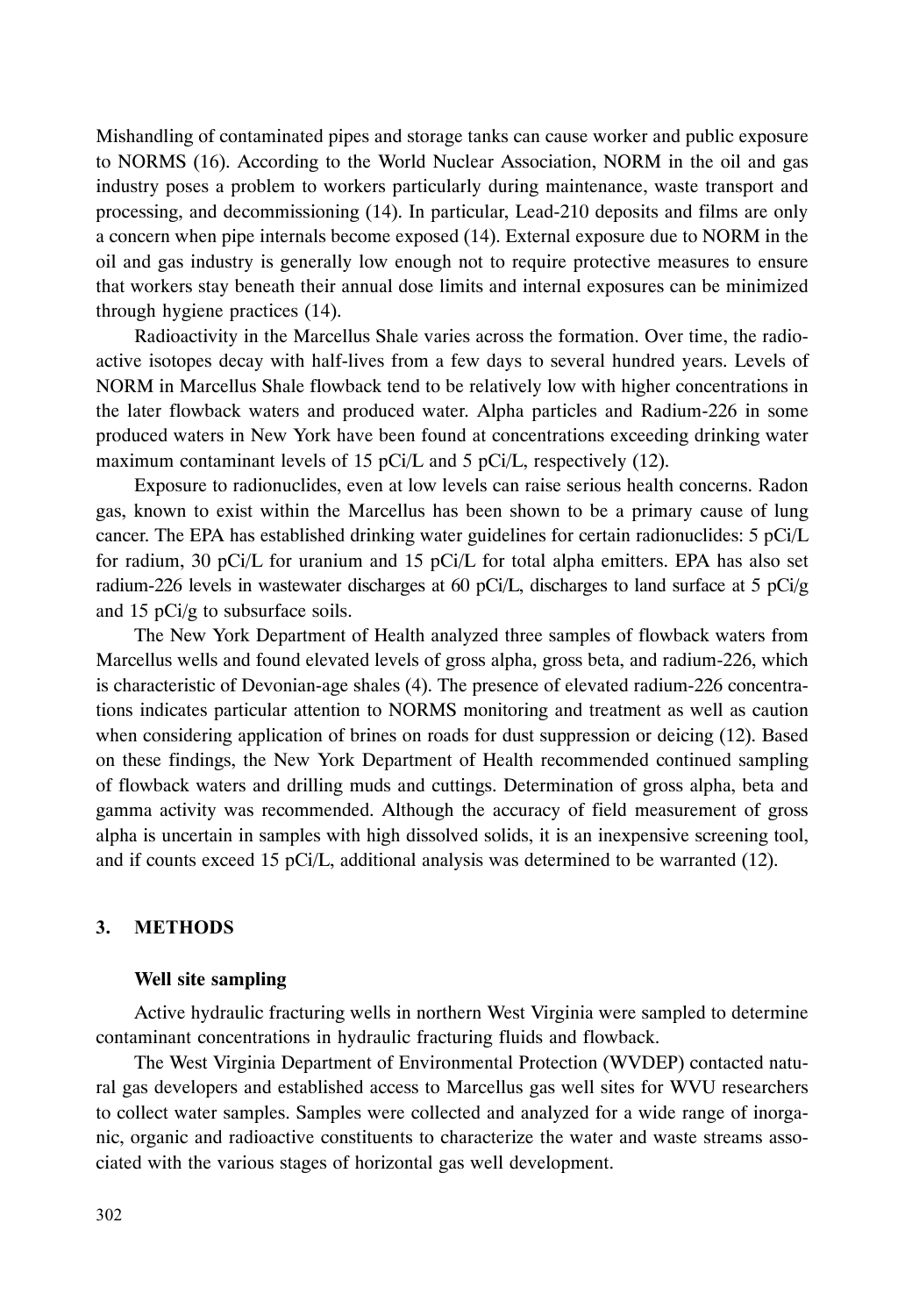Samples were sent to certified laboratories for analysis. It is important to note that all chemical determinations are for total as opposed to dissolved concentrations. Our analyses included the organic compounds benzene, toluene, ethyl benzene and xylene. All are subject to SDWA primary pollutant standards.

#### 4. FINDINGS

In addition to characterization of flowback, study objectives included comparison of hydraulic fracturing fluids with flowback water.

#### **Comparison of hydraulic fracturing fluids and flowback**

Four freshwater (makeup water) samples, two hydraulic fracturing fluids and thirteen flowback samples were analyzed. Water quality of water and waste streams deteriorated during the flowback cycle. One of two hydraulic fracturing fluid samples exceeded the drinking water standard for benzene in measurable quantities while ten of thirteen flowback samples contained benzene in concentrations in excess of the primary drinking water standard of 5  $\mu$ g/L. Both hydraulic fracturing fluids, all of the drilling muds and flowback samples contained detectable TPH (diesel range). It is important to note, this determination, also known as diesel range organics (DRO) does not indicate that diesel is present. Rather, it indicates that hydrocarbons in the range of C11 to C28 are present. This could include diesel or common hydraulic fracturing fluid additives such as guar gum, an extract of the guar bean used to increase the viscosity of the hydraulic fracturing fluid to efficiently deliver the proppant into the formation. There was no correlation between concentrations of benzene and TPH (diesel range). Since diesel contains benzene this suggests that the measured diesel range organics were not, in fact, diesel fuel. All flowback samples contained high concentrations of inorganic ions including sodium, chloride, bromide and barium.

Three types of liquids used in the horizontal drilling and hydraulic fracturing processes were evaluated to determine if drinking water standards were exceeded: *Makeup (MU) water* consists of varying proportions of fresh water and recycled flowback water that is mixed with chemicals to make *hydraulic fracturing fluids (HFF)* which are injected into the formation along with a proppant, and *flowback (FB)* is the fluid which returns via the wellhead to the surface after hydraulic fracturing is complete.

All flowback samples exceeded drinking water standards for barium, chloride, iron, manganese, total dissolved solids and radium 226 (Tab. 2). Eighty-percent of flowback samples exceeded drinking water standards for gross alpha, beta and radium 228. The organic parameters benzene, toluene, methyl blue active surfactant (MBAS) and styrene exceeded drinking water standards at rates of 77, 23, 15 and 8%, respectively. Selenium exceeded the drinking water standard in 23% of flowback samples while chromium and lead exceeded their drinking water standards in  $8\%$  of the flowback samples. Overall, drinking water standards were exceeded for eighteen parameters in the flowback samples.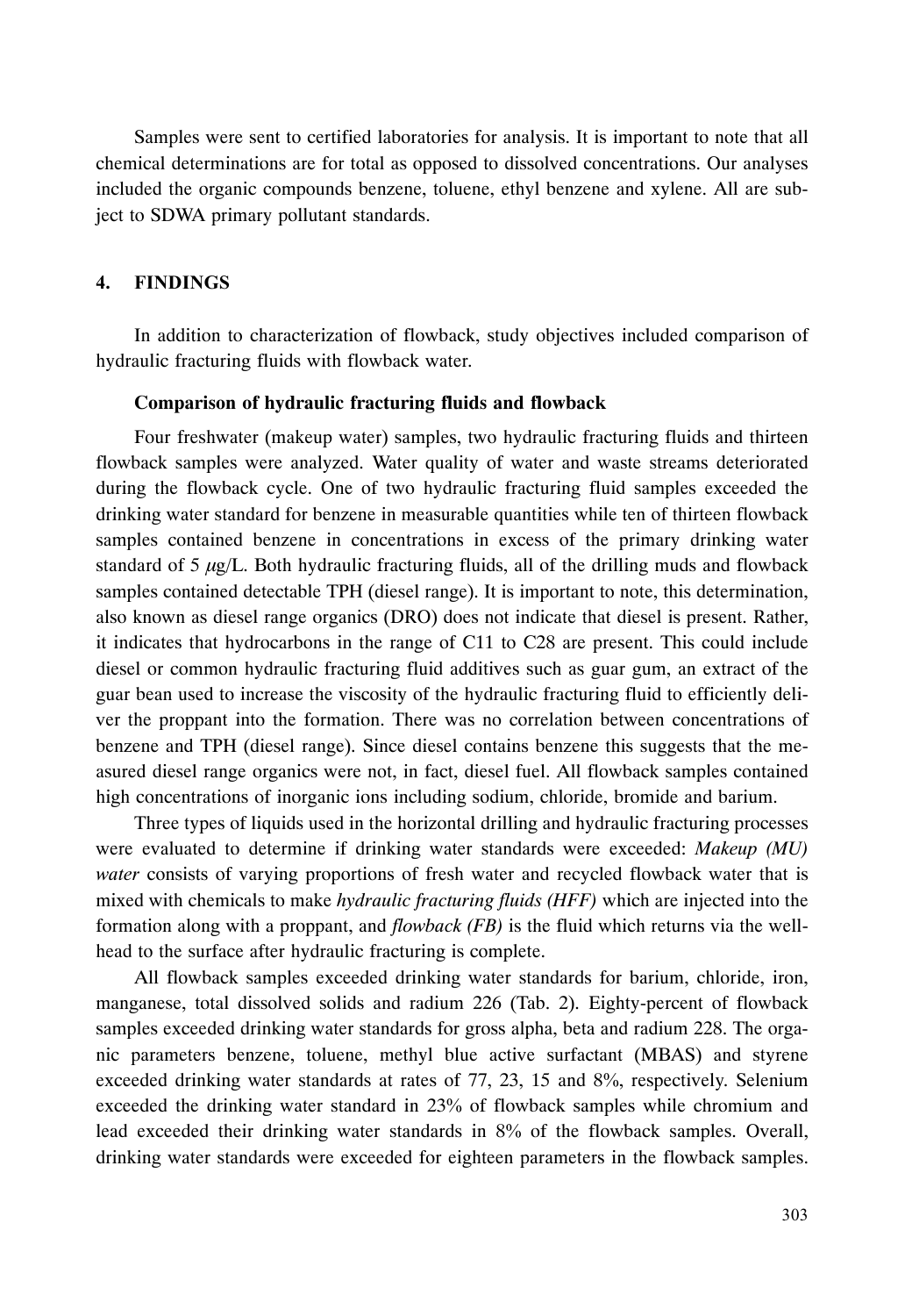|                         | Horizontal drilling and hydraulic fracturing fluids |             |                  | Water quality parameters                  |              |
|-------------------------|-----------------------------------------------------|-------------|------------------|-------------------------------------------|--------------|
|                         | MU=Makeup water                                     |             |                  | l=inorganic                               |              |
|                         | HFF= hydraulic fracturing fluids                    |             |                  | O=organic                                 |              |
| FB=flowback             |                                                     |             |                  | R=radioactive                             |              |
|                         |                                                     |             | % exceedances of |                                           |              |
|                         |                                                     | drinking    |                  | drinking water standard                   |              |
| type                    |                                                     | water std * | $MU, n=4$        | $HFF, n=2$                                | $FB, n = **$ |
|                         | Вa                                                  | a           | 0%               | 100%                                      | 100%         |
|                         | CI                                                  | $\mathbf b$ | 0%               | 100%                                      | 100%         |
|                         | Fe                                                  | b           | 0%               | 100%                                      | 100%         |
| I                       | Mn                                                  | b           | 0%               | 100%                                      | 100%         |
| $\mathbf{I}$            | <b>TDS</b>                                          | p           | 0%               | 100%                                      | 100%         |
| $\mathsf{R}$            | Radium-226                                          | a           |                  |                                           | 100%         |
| R                       | Gross Alpha                                         | a           |                  |                                           | 80%          |
| $\overline{\mathsf{R}}$ | Gross Beta                                          | a           |                  |                                           | 80%          |
| $\mathsf{R}$            | Radium-228                                          | a           |                  |                                           | 80%          |
| $\circ$                 | Benzene                                             | a           | 0%               | 50%                                       | 77%          |
| T                       | pH                                                  | b           | 50%              | 0%                                        | 38%          |
| $\mathbf l$             | Al                                                  | b           | 0%               | 0%                                        | 31%          |
| $\mathbf{I}$            | Se                                                  | a           | 0%               | 0%                                        | 23%          |
| O                       | Toluene                                             | a           | 0%               | 0%                                        | 23%          |
| O                       | <b>MBAS</b>                                         | b           | 0%               | 0%                                        | 15%          |
| T                       | Cr                                                  | a           | 0%               | 0%                                        | 8%           |
| $\mathbf{I}$            | Pb                                                  | a           | 0%               | 0%                                        | 8%           |
| O                       | Styrene                                             | a           | 0%               | 0%                                        | 8%           |
| $\mathbf{I}$            | As                                                  | a           | 0%               | 0%                                        | 0%           |
| I                       | Hg                                                  | a           | 0%               | 0%                                        | 0%           |
| I                       | Nitrate                                             | a           | 0%               | 0%                                        | 0%           |
|                         | Nitrite                                             | a           | 0%               | 0%                                        | 0%           |
|                         | Ag                                                  | b           | 0%               | 0%                                        | 0%           |
|                         | SO <sub>4</sub>                                     | b           | 0%               | 0%                                        | 0%           |
| T                       | Zn                                                  | b           | 0%               | 0%                                        | 0%           |
| O                       | Ethylbenze                                          | a           | 0%               | 0%                                        | 0%           |
| O                       | Xylene (m,p)                                        | a           | 0%               | 0%                                        | 0%           |
| $\circ$                 | Xylene (o)                                          | a           | 0%               | 0%                                        | 0%           |
| $\mathsf{R}$            | Uranium-238                                         | a           |                  |                                           | 0%           |
| $\mathsf{R}$            | Uranium 238                                         | a           |                  |                                           | 0%           |
|                         | * = primary drinking water standard                 |             |                  | n=5, Radioactive parameters               |              |
|                         | * = secondary drinking water standard               |             |                  | ** n=13, organic and inorganic parameters |              |

# Table 2 Exceedances of Drinking Water Standards

Six parameters in the hydraulic fracturing fluids exceeded drinking water standards. The hydraulic fracturing fluids in this case consisted of diluted flowback which may explain the presence of contaminants such as barium, chloride, iron, manganese and benzene albeit in lower concentrations than found in flowback. The results suggest that the high contaminant concentrations in flowback result from contaminants acquired while the hydraulic fracturing fluids are in contact with the Marcellus Formation.

Flowback from two wells, one in the dry section of the Marcellus Formation and another in the wet section were sampled during the flowback cycle beginning with the initial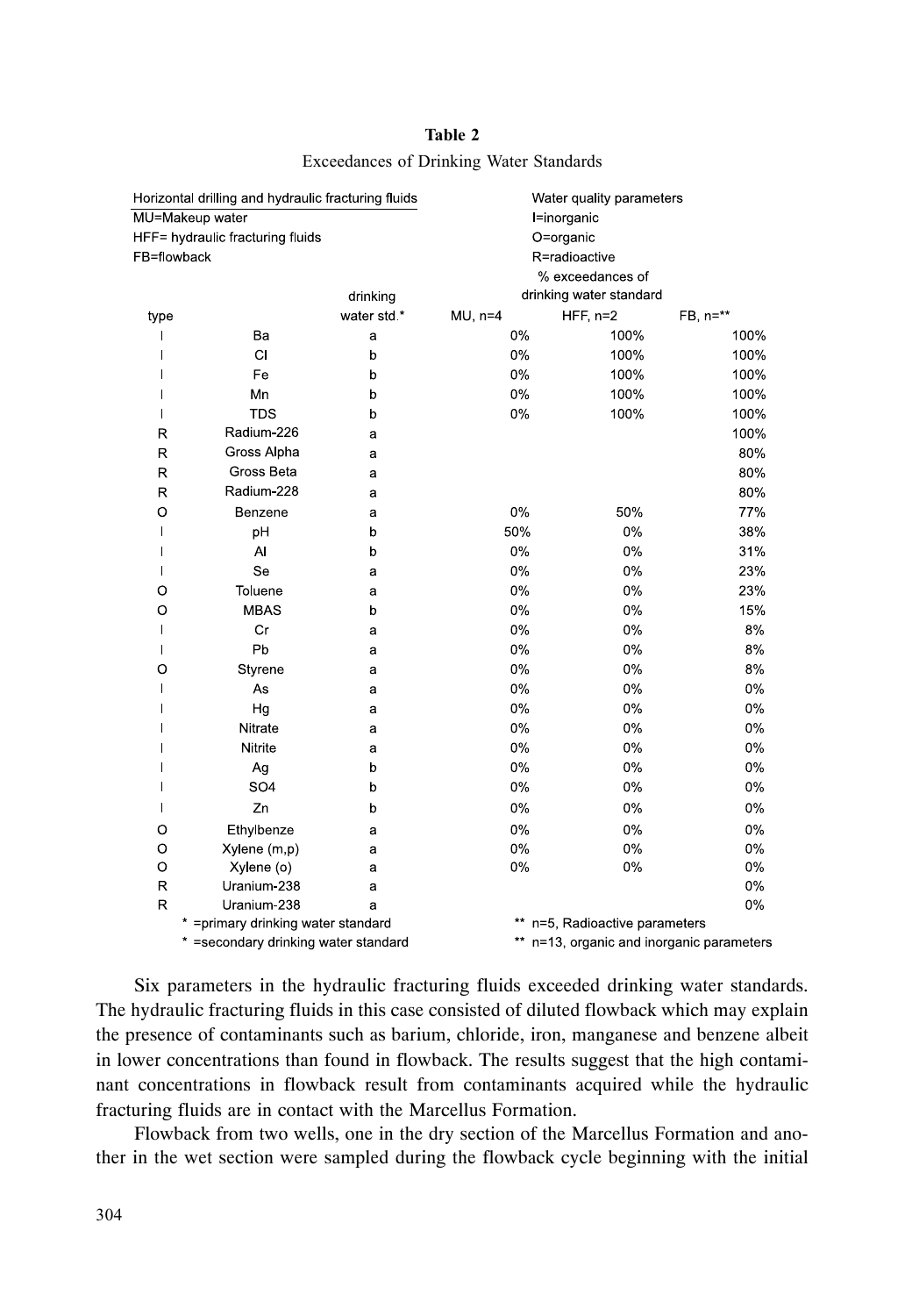flowback (day zero) and then at days 7, 14 and 35. The wet section of the field is characterized by higher production of natural gas liquids: ethane, propane and butane. Results are presented for selected inorganic (Tab. 1), organic (Tab. 2) and radioactive (Tab. 3) parameters. Radioactive determinations were made only on samples from the wet gas well. The results indicate that concentrations generally increased sharply by day seven, declined by day fourteen then increased again by day 35. Initial Inorganic concentrations were higher than organics in the initial flowback samples. The makeup water for the hydraulic fracturing fluid used at this well included recycled flowback which had been filtered to remove suspended solids. Whether this also removed organic components is uncertain. Concentrations of TDS, Cl, Br and Ba were all much higher in the dry well while benzene, toluene and xylene were higher in the wet well. Radioactive parameters followed a temporal pattern that was nearly identical to the inorganic and organic parameters.



Fig. 1. The figures show the increase in major ions flowback sampled over a 35 day period at wells in the A dry gas field and B the wet gas field in central and western West Virginia respectively



Fig. 2. The figures show the increase in selected organic compounds in flowback sampled over a 35 day period at wells in the A dry gas field and B the wet gas field in central and western West Virginia respectively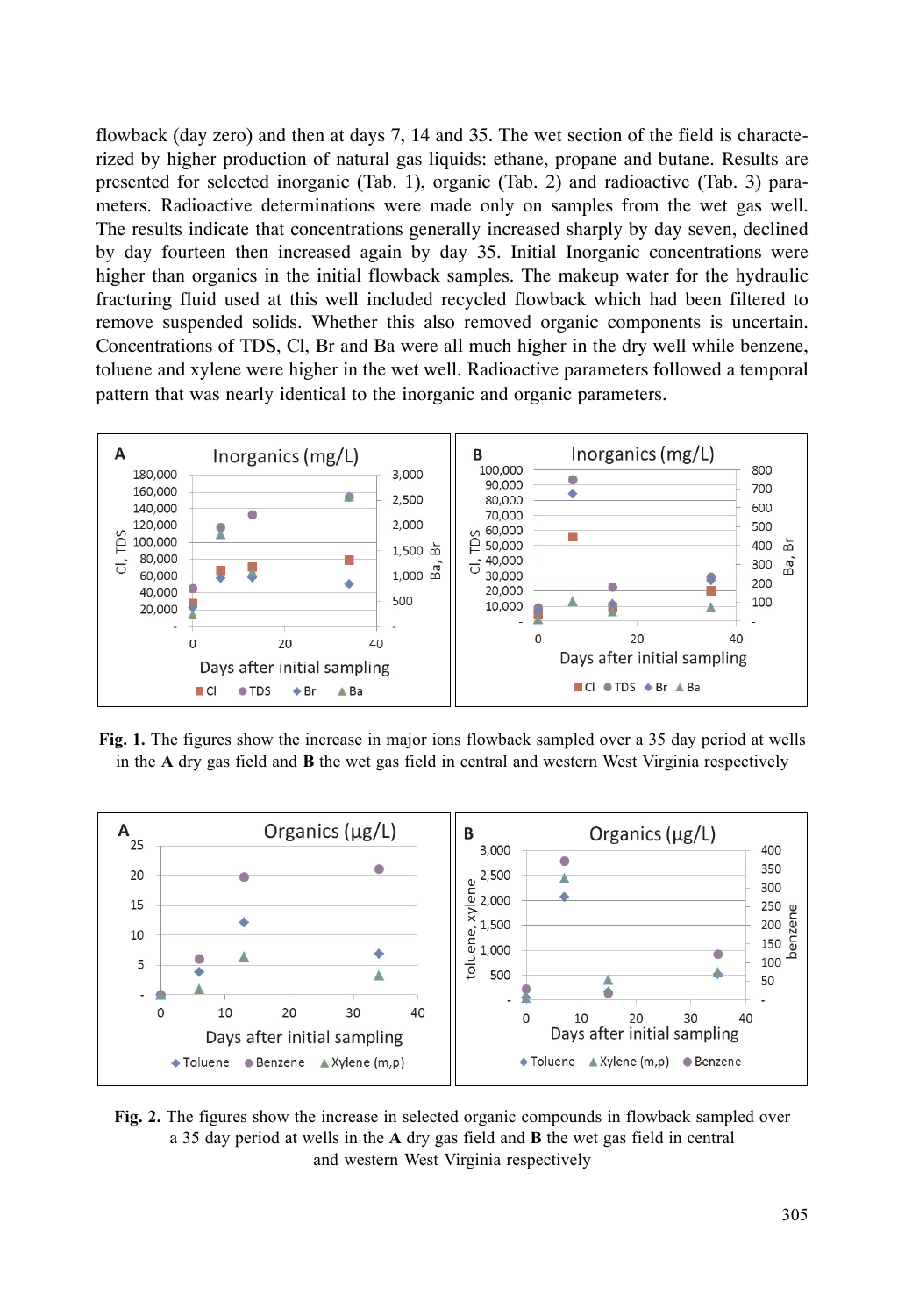

Fig. 3. The figure shows the increase in selected radioactive parameters in flowback sampled over a 35 day period at a well in the wet gas field in western West Virginia

| Table 3                                         |  |
|-------------------------------------------------|--|
| Groundwater Exposure to Shale Gas Waste Streams |  |

| Material type        | n  | <b>SDWA</b> exceedences |           |               |  |
|----------------------|----|-------------------------|-----------|---------------|--|
|                      |    | primary                 | secondary | radioactivity |  |
| Hydrofractring fluid |    | $11\%$                  | 40%       | ND.           |  |
| Flowback             | 13 | 18%                     | 47%       | 85%           |  |
|                      |    | $ND = not determined$   |           |               |  |

#### **Identification of Potential Health Concerns**

Flowback and hydraulic fracturing fluids both exceeded SDWA limits to varying degrees. The extent to which they are properly and safely handled will determine the degree of human exposure via drinking water. An attempt to prioritize the potential for human exposure via groundwater contamination is reflected in Table 3. Note, only two hydraulic fracturing fluids were analyzed and no radioactivity determinations were conducted on those samples.

Table 3 does not reflect the much higher contaminant concentrations in flowback. Nonetheless, flowback yields the highest exposure risk since it is a liquid, it is transported off-site, it has multiple toxicities and it is produced in high volumes. Hydraulic fracturing fluids are usually prepared on-site, minimizing transportation risk. It may be spilled on the drill pad due to an accident or during a blowout. However, proper lining and containment on-site would minimize exposure to groundwater. Both flowback and hydraulic fracturing fluids may escape the wellbore if it is not properly installed and cemented. The risk of migration of these fluids from the target formation to drinking water, considering the distan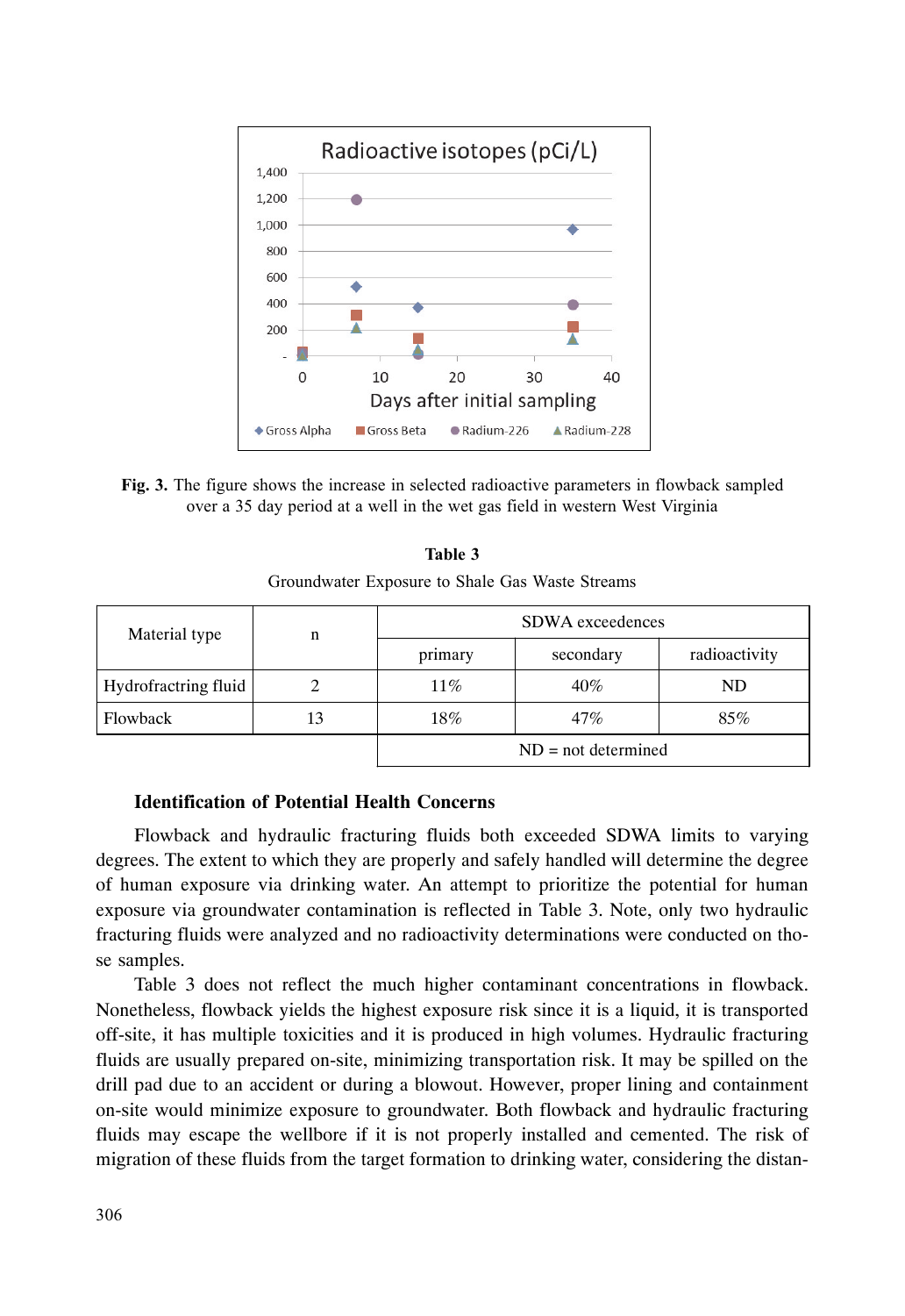ce is remote but not absent. Care must be taken to avoid faults and old gas wells that may conduct these fluids to potable aquifers.

Practices that prevent environmental and human health exposures are critical. The following are recommended:

- Ensure the integrity of the handling chain for each of the waste streams, identify the  $\equiv$  . weak points and focus the inspectors' attention on those areas.
- Ensure the integrity of wellbores and cement.

The liquid wastes generated during shale gas drilling and well completion can be contained and disposed of in a manner that protects human health and the environment. Problems occur when leakage occurs. Leakage points include:

Hydraulic fracturing fluid

- Spillage prior to injection.
- Blowout during hydraulic fracturing.

#### Flowback

- $-$  The well bore.
- Blowout during hydraulic fracturing.
- Impoundment failure.
- Impoundment leakage.
- Fluid spillage at the well site.
- Improper disposal.

Major types of waste, cause of release and control mechanisms are summarized in Table 4.

#### Table 4

Control Options for Potential Releases

| Use double polymer liner for pits and impoundments |
|----------------------------------------------------|
|                                                    |
|                                                    |
|                                                    |
| Use double polymer liner for pits and impoundments |
|                                                    |
|                                                    |
|                                                    |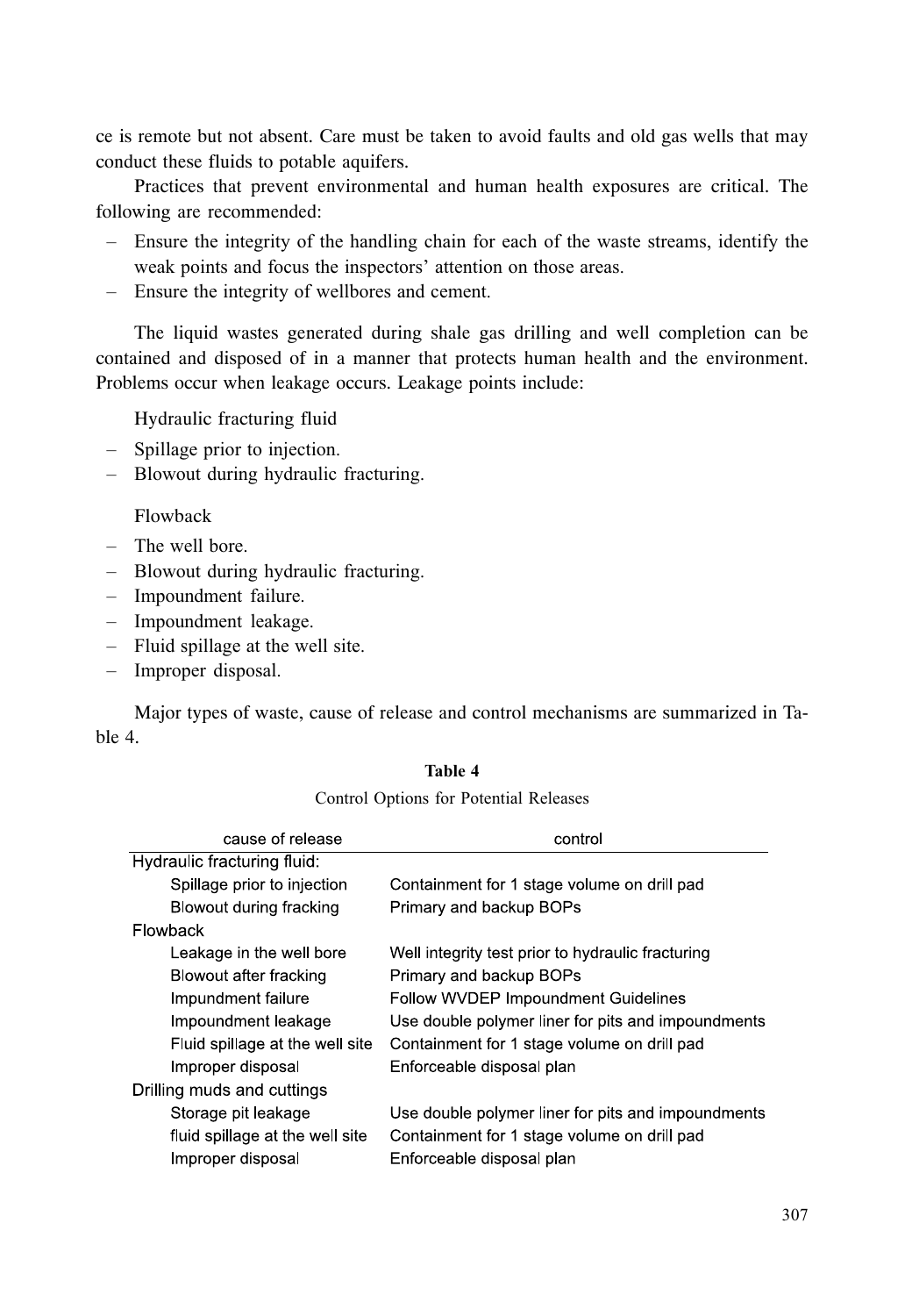#### $5<sub>-</sub>$ RECOMMENDATIONS TO CONTROL ACCIDENTAL, TOXIC RELEASE

The potential for release of hazardous fluids and solids from drilling and completion operations involves a limited number of substances and release points. A five point release control program that would address the major risks that would affect drinking water is recommended. The following list of control measures should be considered for further refinement:

1. *On-site containment*. A single horizontal well is typically completed with ten hydraulic fracturing stages. A hydraulic fracturing stage includes about one tenth of the typical hydraulic fracturing fluid volume of  $19,000 \text{ m}^3$ . The hydraulic fracturing fluid intended for a stage would thus, be about  $1,900 \text{ m}^3$ . This represents the maximum amount of fluid that could be released on the drill pad in a single spill. It would be contained within a volume of about 2,100  $m<sup>3</sup>$  with a safety factor of 1.1.

Flowback may escape via a blowout during a single fracturing stage or leakage during the return period. The former volume could be no greater than the injected hydraulic fracturing fluid volume. Loss of hydraulic fracturing fluids in the formation are typically between 70 and 90% in the Marcellus Formation so the cumulative volume of flowback that reports to the wellhead from a  $19,000 \text{ m}^3$  injection would be about 600 m<sup>3</sup> after three weeks. Flowback generally converts to produced water after about six weeks at which time a total of about  $760 \text{ m}^3$  of flowback would have arrived at the surface. In summary, while individual well conditions would differ in degree, a containment volume of 2,100  $m<sup>3</sup>$  would contain any realistic spill of either hydraulic fracturing fluid or flowback on the drill pad. Containment should consist of a diked and polymer-lined structure surrounding the wellhead.

- 2. *Blowout Preventers*. The above scenario allows for flowback to spill on the well pad for up to six weeks without exceeding the recommended containment capacity. In reality, any uncontrolled flowback would be brought under control almost immediately by installation of blowout preventers (BOPs). BOPs may be automatic, responding to drastic pressure changes, or manual. The latter can be engaged in the event the automatic BOP fails.
- 3. Wellbore Integrity. Flowback, as well as production gasses, may escape the wellbore as a result of casing failure or inadequate grouting. Pre-fracturing pressure testing of the wellbore to pressures in excess of the design strength of the wellbore will indicate whether adequate wellbore integrity has been achieved. It is recommended that the industry and regulatory agencies select a testing protocol and engineering standard to be applied to all future horizontal hydraulic fractured wells.
- 4. Impoundment Integrity. Hydraulic fracturing fluids and flowback are stored at the drill pad in tanks or impoundments. Poor design or construction can result in significant release of fluids to shallow groundwater. Impoundments must be lined with a polymer membrane. Guidelines for construction of hazardous liquid impoundments are available. They must be applied and enforced. In addition, a leakage detection system and monitoring plan is recommended.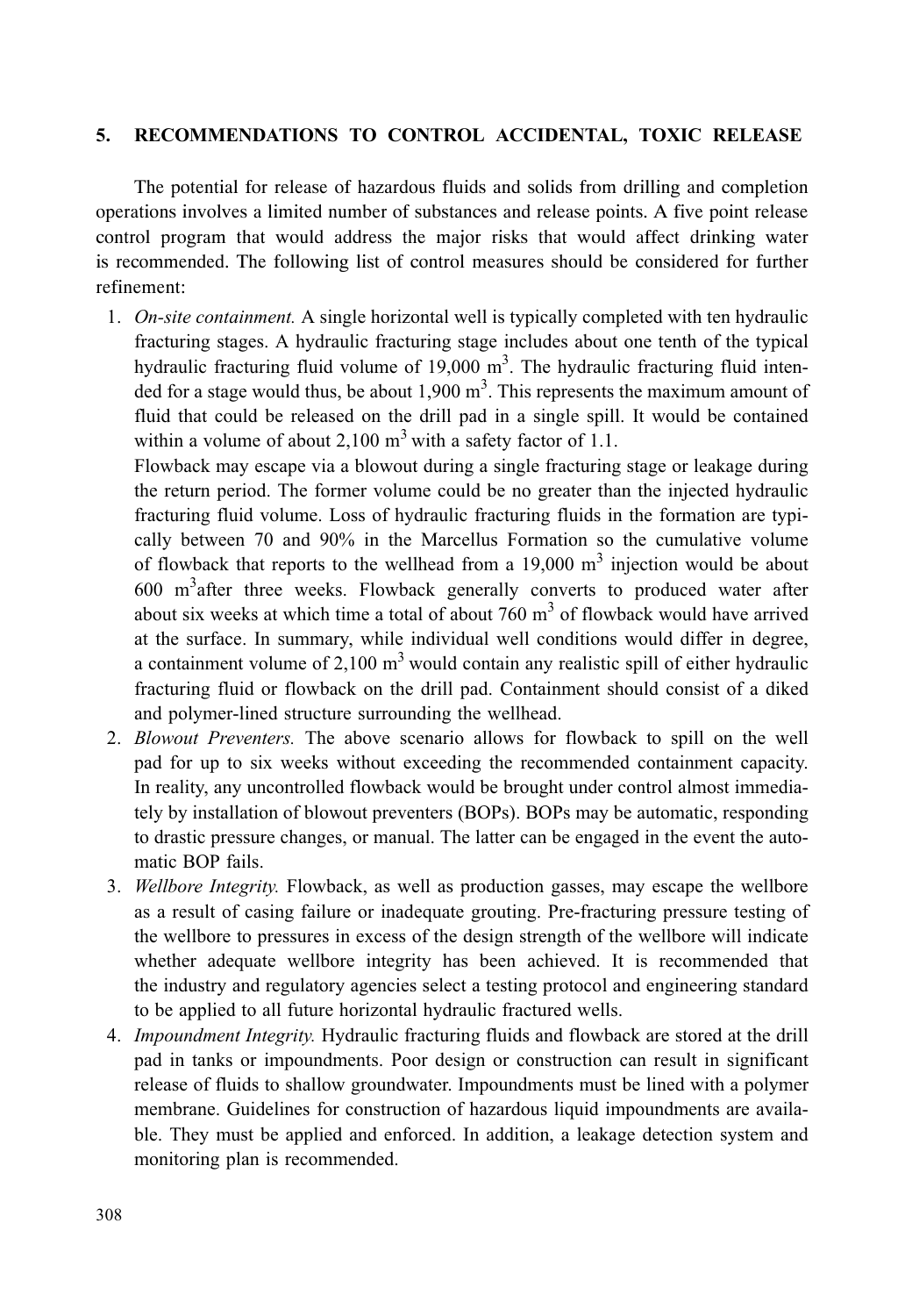5. Disposal Plans. Plans for disposing of excess flowback should specify the type of disposal facility, the facility's name and location and the types and volumes of material to be disposed in each. Documentation of compliance with these conditions should be required as part of the horizontal gas well's permit.

## **REFERENCES**

- [1] Sampling and Analysis of Water Streams Associated with the Development of Marcellus Shale Gas Final Report; Thomas Hayes, Gas Technology Institute; for Marcellus Shale Coalition; December 2009.
- [2] America's New Energy Future: The Unconventional Oil and Gas Revolution and the U.S. Economy Volume 1: National Economic Contributions; An IHS Report; October 2012.
- [3] Modern Shale Gas Development in the United States: A Primer; Ground Water Protection Council and ALL Consulting; Department of Energy Office of Fossil Energy DE-FG26-04NT15455; April 2009.
- [4] Natural Gas Plays in the Marcellus Shale: Challenges and Potential Opportunities; David Kargbo, Ron Wilhelm and David Campbell; USEPA; Environmental Science & Technology; Volume 44; Number 2010.
- [5] Water Management Technologies Used by Marcellus Shale Gas Producers Final Report; John Veil, Argonne National Laboratory; Department of Energy Office of Fossil Energy FWP-49462; July 2010.
- [6] Hydraulic Fracturing Considerations for Natural Gas Wells of the Marcellus Shale; Daniel Arthur, Brian Bohm and Mark Layne, ALL Consulting; The Ground Water Protection Council 2008 Annual Forum; 2008.
- [7] Data Confirm Safety of Well Fracturing; Kevin Fisher, The American Oil & Gas Reporter, www.aogr.com; July 2010.
- [8] Chemicals Used in Hydraulic Fracturing; for U.S. House of Representatives Committee on Energy & Commerce Minority Staff; April 2011.
- [9] 'Environmentally Friendly' No Longer an Oxymoron to Oil and Gas; Tayvis Dunnahoe, *Hydraulic Fracturing*; www.EPmag.com; August 2012.
- [10] Marcellus Shale Water Management Challenges in Pennsylvania; A.W. Gaudlip and L.O. Paugh, SPE, Range Resources Appalachia LLC, and T.D. Hayes, Gas Technology Institute, Society of Petroleum Engineers; SPE 119898; 2008 SPE Shale Gas Production Conference; November 2008.
- [11] Radiological Survey Report: Marcellus Shale Drilling Cuttings; CoPhysics Corporation; April 2010.
- [12] Marcellus Shale Potential Public Health Concerns Correspondence and Supplemental Reports: Supplemental Generic Environmental Impact Statement on the Oil  $\&$ Gas Regulatory Program - Well Permit Issuance for Horizontal Drilling and High-Volume Hydraulic Fracturing to Develop the Marcellus Shale and other Low-Permeability Gas Reservoirs; State of New York Department of Health; July 2009.